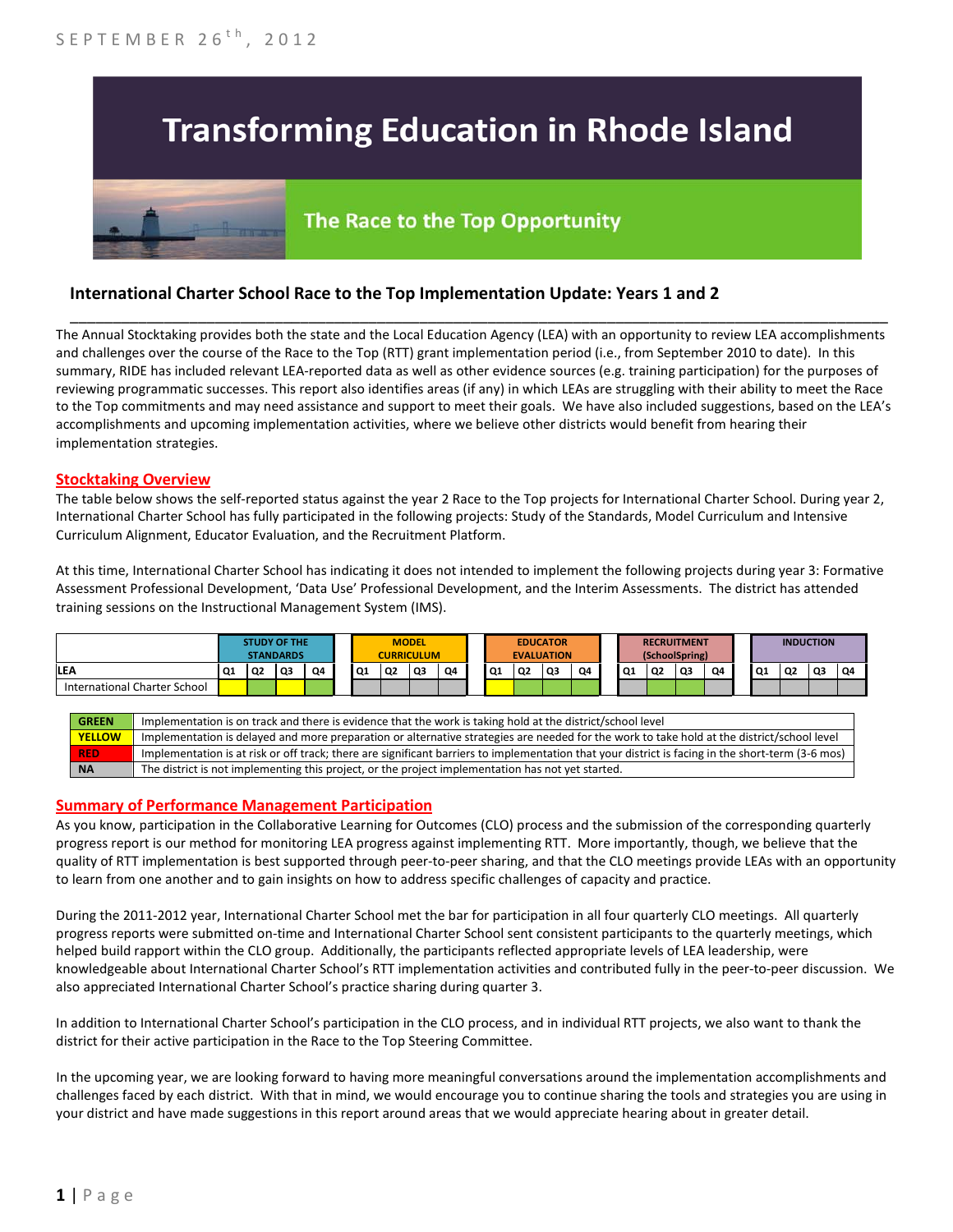#### **System of Support 1: Standards and Curriculum**

As of September 2012, International Charter School is on-track against the System of Support 1 year 1 and year 2 commitments and tasks for Race to the Top, reflected in the tables below. Based on the quarterly progress reports submitted by International Charter School, we have assessed the district as 'on track', 'delayed' or 'off track/at risk' on each task utilizing the criteria described on page 1 of this report.

| <b>Study of the Standards</b>                                   | Year 1:<br>SY10-11 | Year 2:<br>SY11-12 |  |
|-----------------------------------------------------------------|--------------------|--------------------|--|
| Identify educators to participate in the Study of the Standards | $V^*$              |                    |  |
| Specify names and invite participants                           |                    |                    |  |
| Coordinate schedule with RIDE for all participants              |                    |                    |  |
| Complete planned educator training                              | $\mathbf{\Lambda}$ | ∧                  |  |

*\*Please note: the 'x' in the above table represents the anticipated completion timeline set by RIDE, not when the district completed the task.*

| Intensive Curriculum Alignment and Model Curriculum Development                                                                                                                                                                                           |   |   | Year 2:<br>SY11-12 |
|-----------------------------------------------------------------------------------------------------------------------------------------------------------------------------------------------------------------------------------------------------------|---|---|--------------------|
| Develop and communicate a multi-year Transition Plan for the Common Core State Standards implementation, including clear<br>expectations for school level transition benchmarks and a plan for developing a curriculum aligned to the CCSS in grades K-12 |   |   | ⋏                  |
| Identify opportunities for educators to work collaboratively to deepen understanding of CCSS (e.g. Common Planning Time, grade<br>level team, department meetings, faculty meetings)                                                                      |   | x | $\checkmark$<br>л  |
| Conduct analyses of each core curricula to ensure that each is aligned to standards, guaranteed and viable                                                                                                                                                | x |   |                    |
| Identify which, if any, curriculum development is needed as well as the method by which curriculum will be developed (i.e. Model<br>Curriculum with the Charles A. Dana Center, through an LEA cohort, or individually)                                   |   | x |                    |
| Create implementation plan, including the identification of aligned resources, to support roll out of new curricula                                                                                                                                       |   | X | x                  |
| Develop curriculum aligned to the Common Core State Standards, including participation in Dana Center curriculum writing and<br>leadership sessions (if applicable)                                                                                       |   | Χ | x                  |

International Charter School distributed copies of the Common Core State Standards (CCSS) to all educators. As noted in International Charter School's quarterly progress reports, the LEA sent 4 educators to the RIDE Study of the Standards training sessions which met their RTT goals (i.e., 4 per building). The district also sent additional faculty to supplemental RIDE professional development geared towards increasing readiness to transition through focusing on text complexity, developing text-dependent questions, and deepening understanding of the mathematics standards.

To encourage teacher engagement in the transition to the common core state standards (CCSS), International Charter School purchased CCSS supplementary K-5 materials for their math program, *Investigations.* Additionally, the school addressed the mathematics and literacy standards during professional development with their staff. During summer 2012, all faculty read "Pathways to the Common Core", by Lucy Calkins. In November 2011, the Director of the school presented at a national dual language conference and led a panel discussion focused on the implementation of the CCSS in dual language programs.

International Charter School has made significant progress against implementing a guaranteed and viable curriculum aligned to the new common core state standards. RIDE is also pleased to note that the International Charter School received grant funding to develop a professional learning community focused on the alignment of their literacy framework to the CCSS. During the 2011-2012 school year, all Kindergarten teachers fully transitioned to CCSS, all  $1^{st}$  grade classrooms implemented CCSS math instruction, and a transitional plan was developed for the transition of all other grades. Additionally, staff aligned literacy instruction to the CCSS in all grades during summer 2012.

In their quarterly progress reports, International Charter School noted that they have encountered the following challenges around this work:

- Limited time and funding available to train the remaining educators in the Study of the Standards and fully implement CCSS
- Common Core was not developed for English Language Learners/Second Language Learners
- Finding dual language resources that are aligned to the CCSS
- Concern about preparing students for NECAP and PARCC at the same time

We want to commend International Charter School on their collaboration around resources and strategies that will deepen educator understanding of the new Common Core State Standards in a dual language environment and accelerate the implementation of the new standards at the classroom level. We hope that you will take the opportunity to share the curriculum materials you are developing with your fellow CLO colleagues during upcoming meetings, or with all districts through the Instructional Management System (IMS).

We look forward to hearing about your progress working collaboratively with the other districts, and on new in-district initiatives, as well as the successes and challenges you encountered along the way, as you (and all districts) begin planning for next steps following the Common Core State Standards alignment.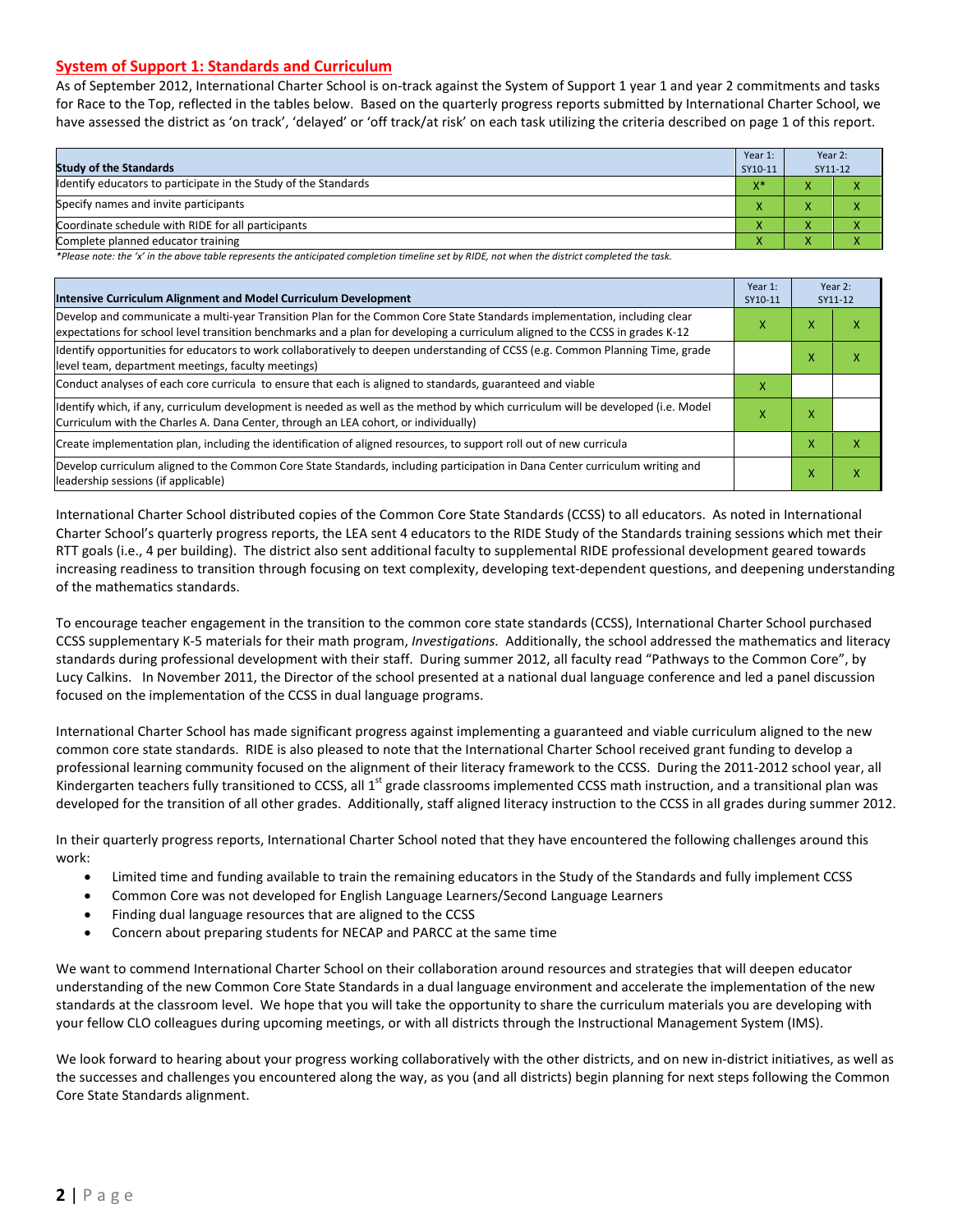#### **System of Support 2: Instructional Improvement Systems**

As of September 2012, International Charter School is delayed against the System of Support 2 year 1 and 2 commitments and tasks for Race to the Top.

Thus far, the International Charter School remains undetermined on their implementation timeline for the Formative Assessment online professional development modules. The school will explore the modules once they become available. Additionally, the school remains concerned about the feasibility of utilizing the Interim Assessment item bank and test construction tool, given their tri-lingual school focus, but will continue to explore the possibility once the tool becomes available in winter 2013. International Charter School will implement the 'Data Use' professional development series in the 2013-2014 school year.

The International Charter School has registered/attended training on the Instructional Management System (IMS) Primary (Pinnacle) and RtI (Exceed) platforms, as well as for Administrator training, and will continue to explore it's utilization during the 2012-2013 school year.

| <b>Formative Assessment Online Professional Development Modules</b>                                                                                                                                      | Year 1:<br>SY10-11 | Year 2:<br>SY11-12 |   |
|----------------------------------------------------------------------------------------------------------------------------------------------------------------------------------------------------------|--------------------|--------------------|---|
| Create multivear plan for implementation of formative assessment PD modules, including the process and timelines by which all<br>educators will participate in the formative assessment training modules |                    |                    | x |
| ldentify facilitators who will support the implementation of formative assessment practices in daily instruction                                                                                         |                    |                    |   |

| <b>Instructional Management System (IMS)</b>                                                                                                                                                                                           | Year 1:<br>SY10-11                     |   | Year 2:<br>SY11-12 |
|----------------------------------------------------------------------------------------------------------------------------------------------------------------------------------------------------------------------------------------|----------------------------------------|---|--------------------|
| Designate an LEA data steward to support decision making around data collections and systems implementation and to provide input<br>and feedback on data initiatives through designated representatives                                | Identify<br><b>LEA Data</b><br>Steward | x |                    |
| Maintain data quality standards of local student information systems and upload local assessment data and program information as<br>required by RIDE in a timely manner                                                                |                                        |   |                    |
| Review the RIDE IMS Training Plan and develop a multiyear training and implementation plan to provide all educators with access<br>and training on the system                                                                          |                                        |   | $\mathsf{x}$       |
| Based on IMS Training Plan guidance, register and attend training for Administrative Users (i.e. users who will maintain and configure<br>both the Primary IMS and RtI Module) and LEA Trainers (i.e. staff to be trained as trainers) |                                        |   |                    |
| Following RIDE training, LEA Administrative Users and LEA Trainers configure the IMS for educator use and to provide end users with<br>access and training needed to utilize the IMS for daily activities                              |                                        |   |                    |

| 'Data Use' Professional Development                                                                                                                                                                                                                                                     | Year 1:<br>SY10-11 |  | Year 2:<br>SY11-12 |
|-----------------------------------------------------------------------------------------------------------------------------------------------------------------------------------------------------------------------------------------------------------------------------------------|--------------------|--|--------------------|
| Complete a needs assessment survey indicating the use of and collaboration around data within schools and across the LEA                                                                                                                                                                |                    |  | ⋏                  |
| Based on RIDE implementation plan, determine the timing (i.e. Year 1, Year 2, or staggered across Year 1 and Year 2) of LEA<br>participation in 'Data Use' Professional Development and provide RIDE with the schools that will participate in Year 1 and/or Year 2<br>training cohorts |                    |  | ⋏                  |
| In coordination with RIDE, select 'Data Use' training dates for each cohort of schools, as applicable                                                                                                                                                                                   |                    |  | Year 1             |
| Identify and provide RIDE with the leadership team members from each school who will participate in the Year 1 and/or Year 2<br>training cohorts, as applicable                                                                                                                         |                    |  | Year 1             |

*\* Please note that, for this project, 'year 1' refers to cohort 1 taking place during the 2012-2013 school year, and 'year 2' refers to cohort 2 taking place during the 2013-2014 school year.*

| <b>Interim Assessments</b>                                                                                                                                                              | Year 1:<br>SY10-11 | Year 2:<br>SY11-12 |   |
|-----------------------------------------------------------------------------------------------------------------------------------------------------------------------------------------|--------------------|--------------------|---|
| Identify method by which all educators will have access to interim assessments                                                                                                          |                    |                    |   |
| Develop timeline for training of all educators in the use of interim assessments utilizing train-the-trainer model                                                                      |                    |                    |   |
| Develop protocols or expectations regarding the use of interim assessment to inform instruction including timelines for<br>administration and process for scoring and reporting results |                    |                    | X |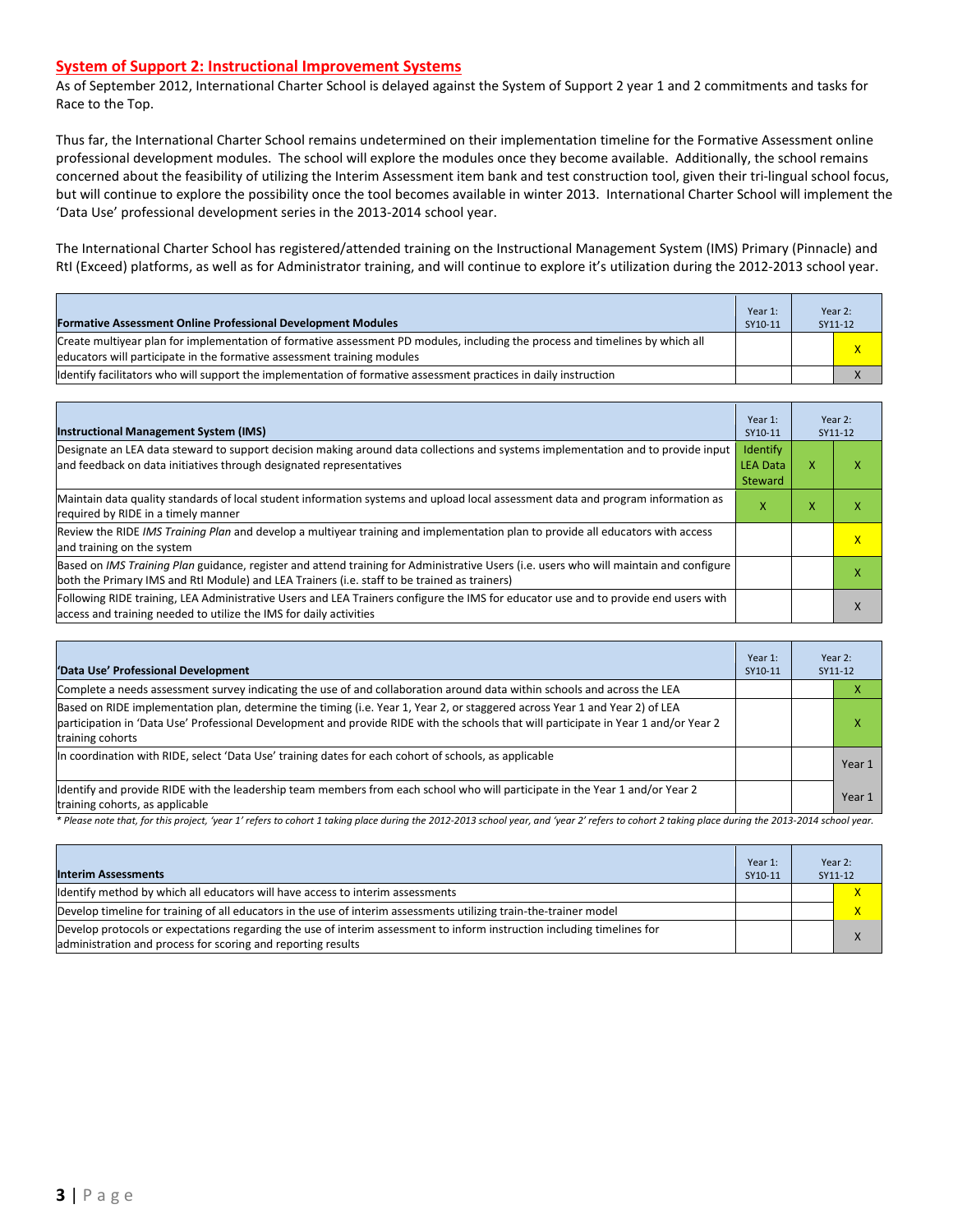#### **System of Support 3: Educator Effectiveness**

As of September 2012, International Charter School is delayed against the System of Support 3 year 1 and 2 commitments and tasks for Race to the Top.

| <b>Educator Evaluation</b>                                                                                                                                                                            |   |              | Year 2:<br>SY11-12 |
|-------------------------------------------------------------------------------------------------------------------------------------------------------------------------------------------------------|---|--------------|--------------------|
| Participate in educator evaluation model design, development and refinement feedback opportunities.                                                                                                   | X | x            |                    |
| Identify District Evaluation Committee members, responsible for monitoring the implementation of the system and providing<br>recommendations to LEA leadership teams.                                 | х | $\mathsf{x}$ | x                  |
| Participate in field testing to support RI Model development                                                                                                                                          | x |              |                    |
| Ildentify individuals who will serve as primary and, if applicable, secondary/complementary evaluators                                                                                                | x |              | x                  |
| Send all required evaluators to RIDE-provided evaluator training on model; Send evaluators and system administrators to training on<br>the Educator Performance Support System (EPSS) data system     | х | X            |                    |
| Examine LEA Policies and Contracts for Challenges; where applicable, consider memorandums of understanding or contract renewal<br>language which will support district implementation of evaluations. |   | X            |                    |
| Create a plan for the appropriate use of funds to support implementation of educator evaluation system.                                                                                               |   |              | x                  |
| Complete required RI Model components of educators and building administrator evaluations.                                                                                                            |   |              | x                  |
| Submit evaluation data and documentation (e.g. component and summative level ratings, verified rosters); provide other requested<br>linformation to support RIDE research and system improvement.     |   |              | X.                 |

The International Charter School is delayed on several data submissions to RIDE. Thus far, the school has not yet indicated to RIDE that they have formed a District Evaluation Committee, which is a requirement under the *RI Educator Evaluation Standards*. If formed, the school should submit the membership list to RIDE. Additionally, based on their quarterly progress reports, International Charter School has implemented all components of the Rhode Island Model for teachers; however, the school has not yet submitted final summative evaluation ratings to RIDE.

Evaluators from the International Charter School attended all training modules offered by RIDE during the 2011-2012 school year, and evaluators from the LEA also attended the summer 2012 training Academies. We want to remind the LEA that, in addition the Academy training, all personnel responsible for evaluating teachers and building administrators must attend two half-days of additional professional development taking place over the 2012-2013 school year as well as online observation practice.

In their quarterly progress report, International Charter School noted the following challenges around this work:

- Challenges meeting the timeline originally laid out by the school leadership for gradual implementation
- Orienting new staff to the evaluation process and setting up the required meetings and observations
- Time and creating systems for collection of artifacts

RIDE has appreciated International Charter School's collaboration and thought partnership around the development and refinement of educator evaluation processes. We also appreciate that, during the quarter 3 CLO meeting, International Charter School shared the structures and processes they put in place to support the evaluation process. We hope that International Charter School continues to share the strategies and resources they are using to support their evaluation process during the upcoming CLO meetings.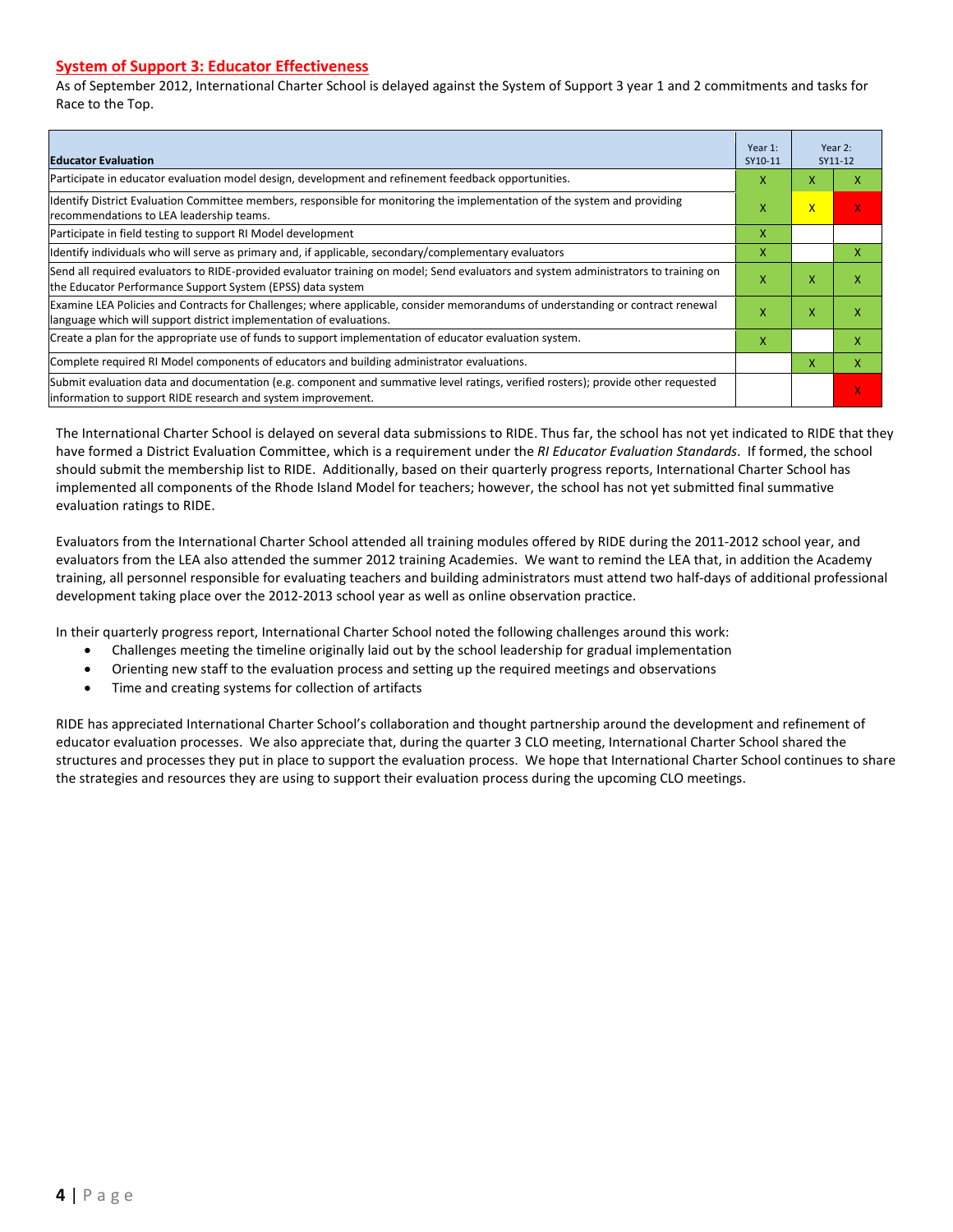#### **System of Support 4: Human Capital Development**

As of September 2012, International Charter School is on-track against the System of Support 4 year 1 and 2 commitments and tasks for Race to the Top.

| <b>Recruitment (SchoolSpring)</b>                                                            | Year 1:<br>SY10-11 |                          | Year 2:<br>SY11-12 |
|----------------------------------------------------------------------------------------------|--------------------|--------------------------|--------------------|
| Provide RIDE with feedback on the desired functionality of a state-wide recruitment platform |                    |                          |                    |
| Attend orientation sessions with selected vendor and train relevant personnel as needed      |                    | $\overline{ }$           |                    |
| (Post open positions using the state-wide Recruitment Platform (SchoolSpring)                |                    | $\overline{\phantom{a}}$ |                    |

| <b>Beginning Teacher Induction</b>                                                                                                                                            | Year 1:<br>SY10-11 |   | Year 2:<br>SY11-12 |
|-------------------------------------------------------------------------------------------------------------------------------------------------------------------------------|--------------------|---|--------------------|
| Provide RIDE with feedback around the proposed design of the Induction Coach program                                                                                          | X                  |   |                    |
| If applicable, recommend potential Induction Coaches to RIDE                                                                                                                  | X                  |   |                    |
| Review and revise hiring policies, timelines and processes in order to support appropriate and timely projections for anticipated hires<br>requiring induction coach services | х                  |   | л                  |
| Provide RIDE with list of beginning teachers who will receive Induction Coach support in a timely manner in order to ensure that all<br>beginning teachers have coaching      | X                  |   | л                  |
| Participate in RIDE-provided information opportunities in order to learn about induction coach program                                                                        | X                  | ⋏ | ⋏                  |

In preparation for the 2012-2013 school year, International Charter School continued utilizing the SchoolSpring recruitment platform to recruit for open positions. The International Charter School had no new teachers in 2011-2012 school year and therefore did not use RIDE induction coaches.

In the upcoming CLO sessions, RIDE looks forward to engaging in a deeper conversation around the revisions that International Charter School and other LEAs have made to their hiring policies, timelines and processes in order to support broader human capital initiatives including recruitment of highly qualified and diverse candidates and providing data-driven induction support to beginning teachers.

The contents of this report were developed under a Race to the Top grant from the U.S. Department of Education. However, those contents do not necessarily represent the policy of the U.S. Department of Education, and you should not assume endorsement by the Federal Government.